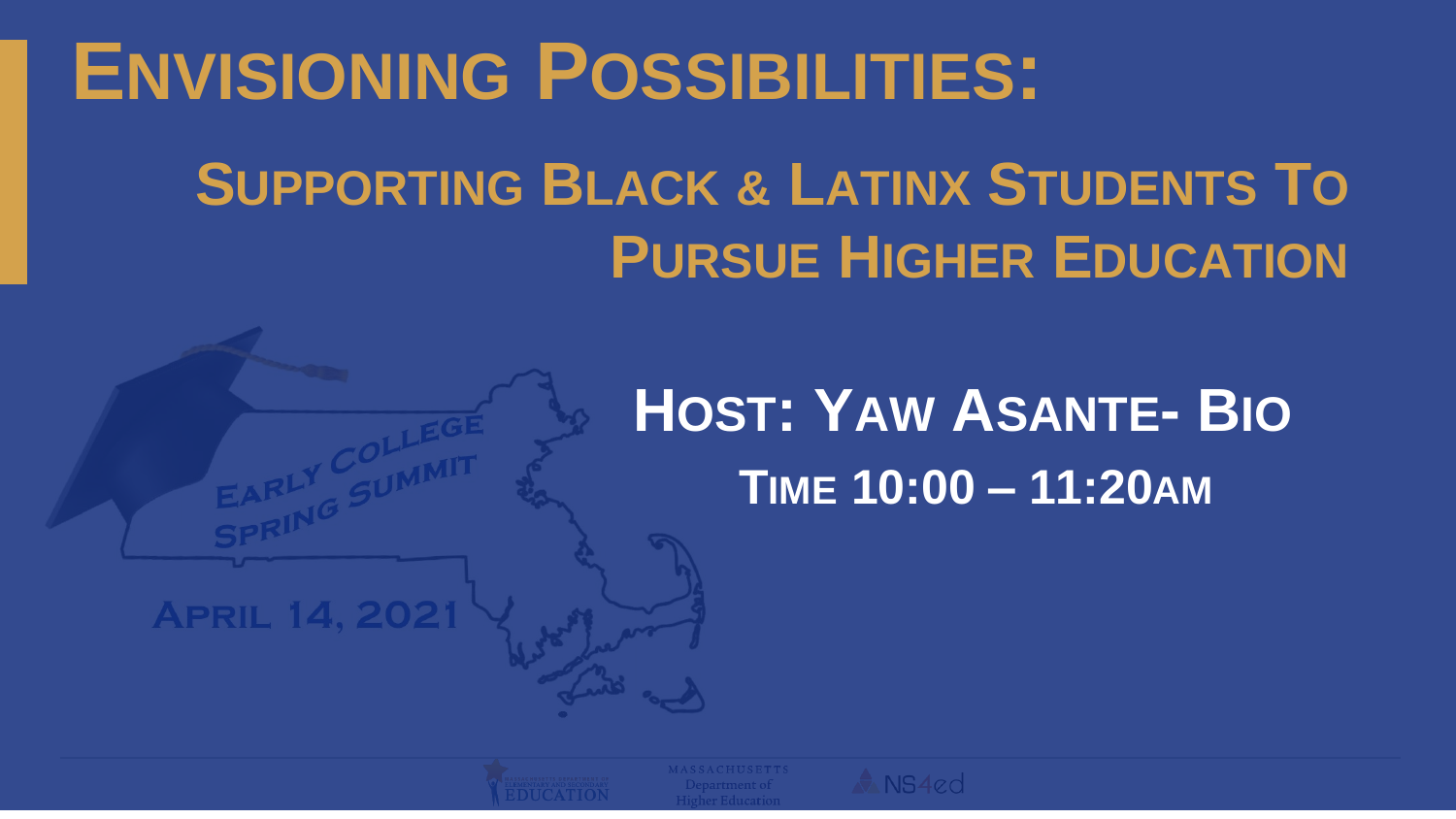

Considering student supports through an equity lens for Black & Latinx students in Early College Programs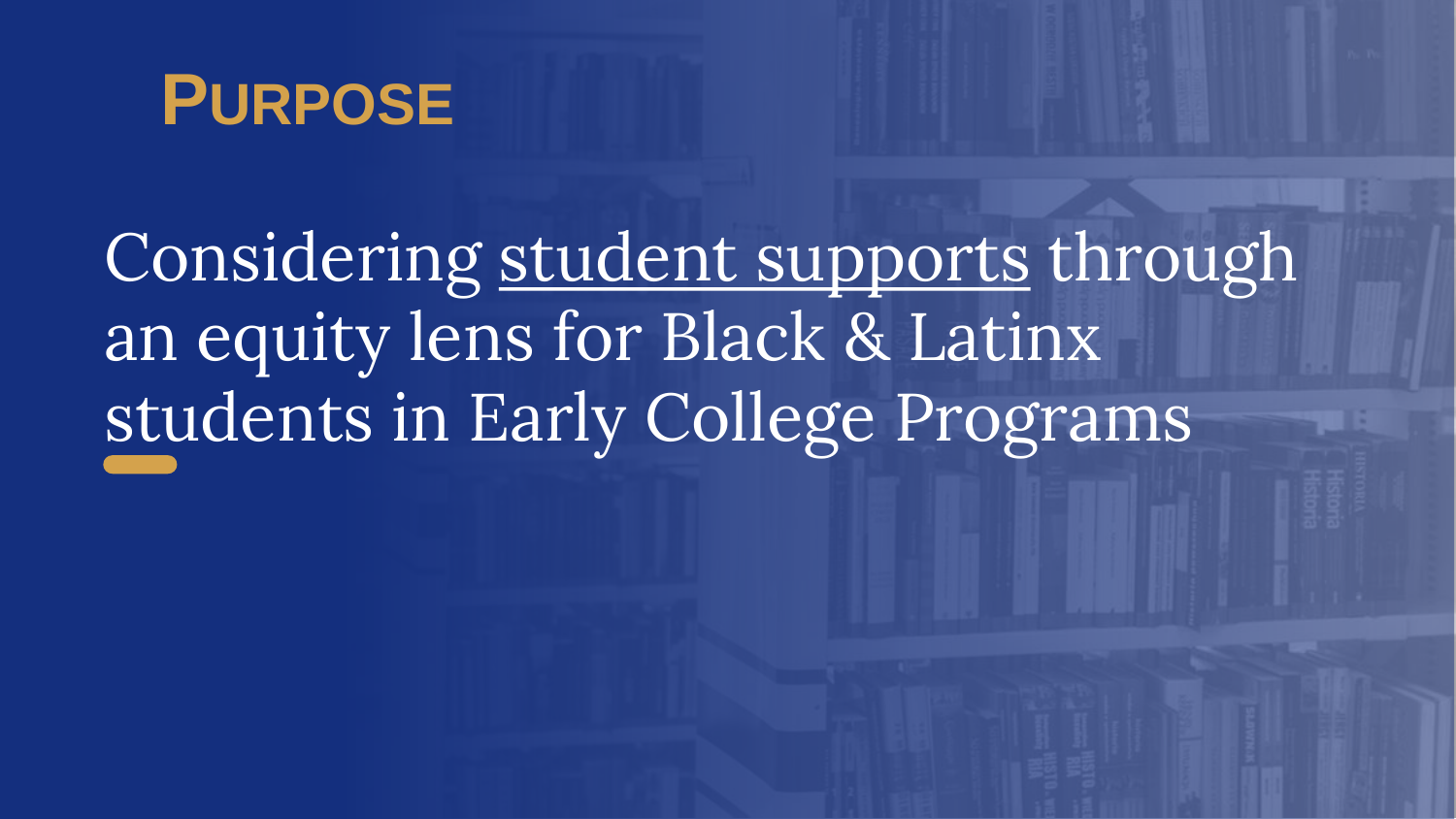# **FACILITATORS**

### **DR. WILLIAM HAYES**

Dr. William Hayes is the founding principal of Mastery High School of Camden, a Renaissance partner school in Camden, New Jersey. Dr. Hayes spent his early career as a high school teacher and administrator in Boston Public Schools. His work and advocacy has focused on closing the access and opportunity gap for low-income children of color particularly in urban areas. As the founding principal of Mastery High School Dr. Hayes successfully launched a dual enrollment and automotive certification program while simultaneously building a community hub for families in the area through the monthly foodbank. Dr. Hayes prides himself on being a humble servant leader with a heart for the people and a will for change.

### **Dr. Yolanda Johnson**

Dr. Yolanda D. Johnson is the Executive Officer for Student Services for Springfield Public Schools, a Cabinet-Level position where she oversees school counseling and social work services, dropout prevention and graduation improvement strategies, college access and success initiatives and implements a variety of multifaceted programs that enhances excellence, scholarship, achievement, and equity for all students. She has worked for the Springfield Public Schools for the past 22 years as a school counselor, teacher, principal, and district administrator.. Further, she is a champion for educational equity and opportunities for underrepresented students in college and career pathways.

#### **Also joining us today:Manny & Kayla Cruz, Dorst Tejada,** MASSACHUSETTS DEPARTMENT O<br>ELEMENTARY AND SECONDARY **EDUCATION**

### **Adam Seidel**

Adam Seidel is the Managing Director of Program at OneGoal Massachusetts where he oversees OneGoal across the state of Massachusetts. This includes launching new secondary and postsecondary partnerships as well as a focus on program impact for our 700 OneGoal Fellows. Prior to OneGoal, Adam has spent the last 18 years working in education as a nonprofit partner with public schools throughout New York City and as a middle school and high school leader in Boston.

### **Amanda Seider**

Amanda is the Executive Director of OneGoal Massachusetts. She is a proud graduate of Boston Public Schools, the first in her family to go from high school to college. Her career in the education nonprofit space has been dedicated to closing educational opportunity gaps for students in Massachusetts.

### **Keith Connors**

 $\bullet$  NS4ed

Keith is the Program Director for Academic Affairs and Student Success at the MA Department of Higher Education. In this position, Keith manages the Department's most high-profile grants, such as the Higher Education Innovation Fund and the Commonwealth Dual Enrollment Partnership. The strategic management of these grants have helped advance the Department's and Board's Equity Agenda with the overarching goal to significantly raise success outcomes among under-represented student **Jesenia & Kayla** populations. Prior to managing the Department's high-profile grants, Keith spent five vers in workforce development managing the Commonwealth's STEM Pipeline Fund.

> **MASSACHUSETTS** Department of **Higher Education**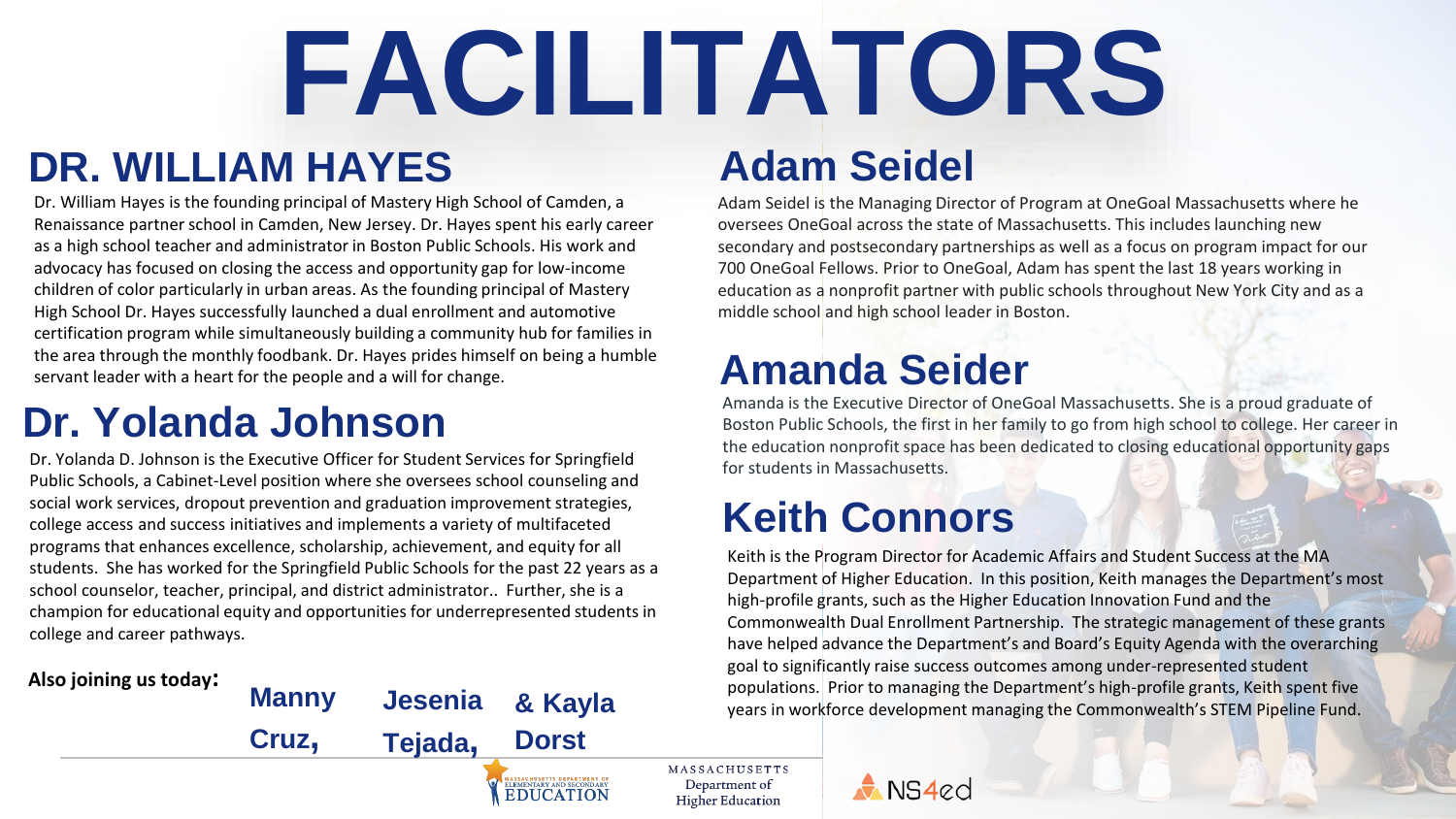

## **Dr. William Hayes**

#### **For Conversation on Equity: Set Norms & Engage**

- $\triangleright$  Frame how participants should aim to enter today's shared space and conversations.
- $\triangleright$  Engage discussion around equity mindfulness and creating comprehensive systems of support in Early College programming.

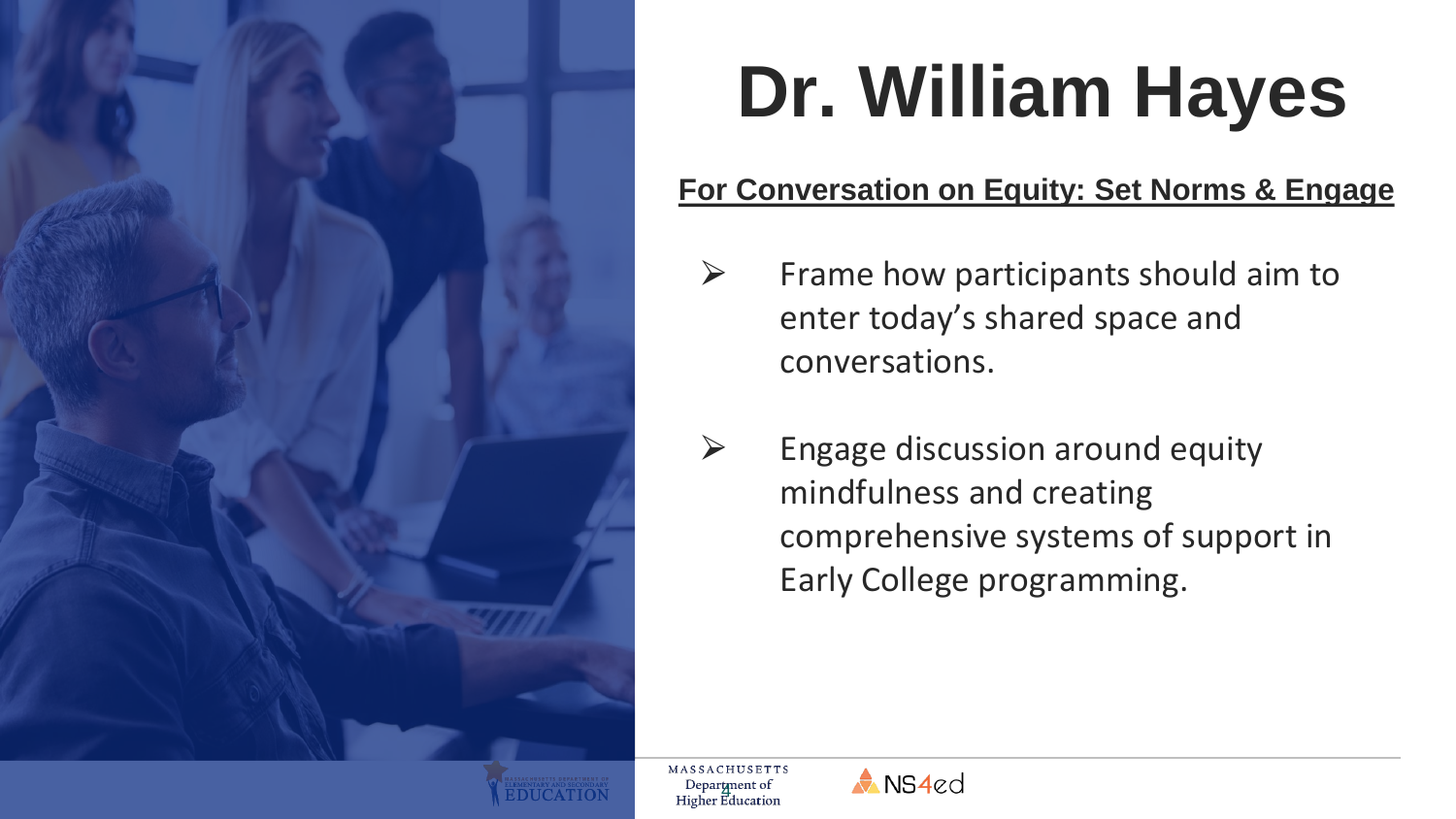## **Community of Practice: Equity Series Building Comprehensive Support Systems**

*What are the 5 underlying modes to help build a comprehensive support system? :*

- **1. Onboarding**
- **2. Advising**
- **3. Community Building**
- **4. Targeted Academic Intervention**
- **5. Supplementary Enrichment**



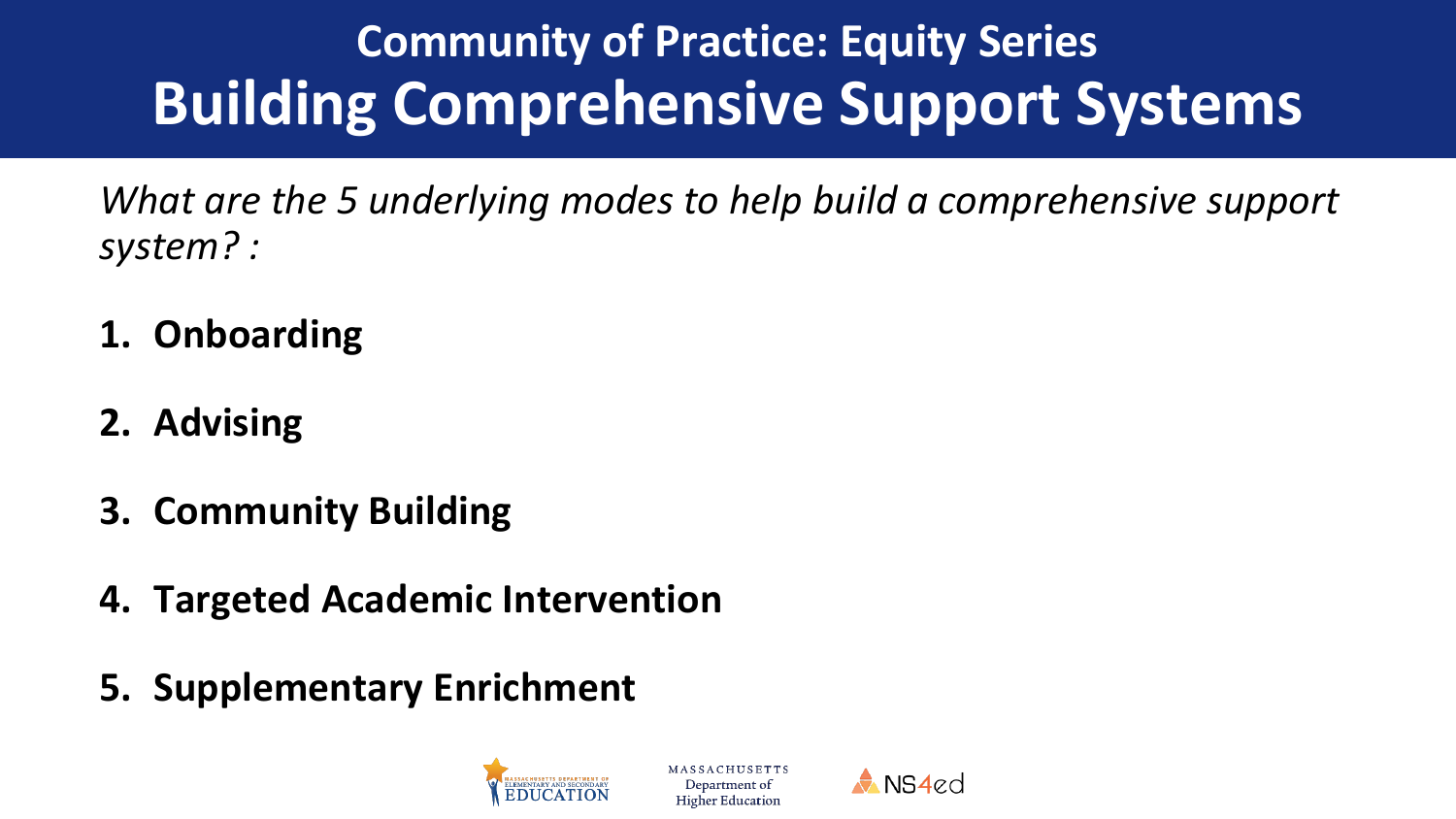### **BREAKOUT SESSION #1:**

## **Problem of Practice** -

My Early College program has few to little black males enrolled. Our program is open to all students that are interested. However, our data shows that the majority of our program are female. Why are the black male students not joining? Seems like students are self selecting out.



**Higher Education** 

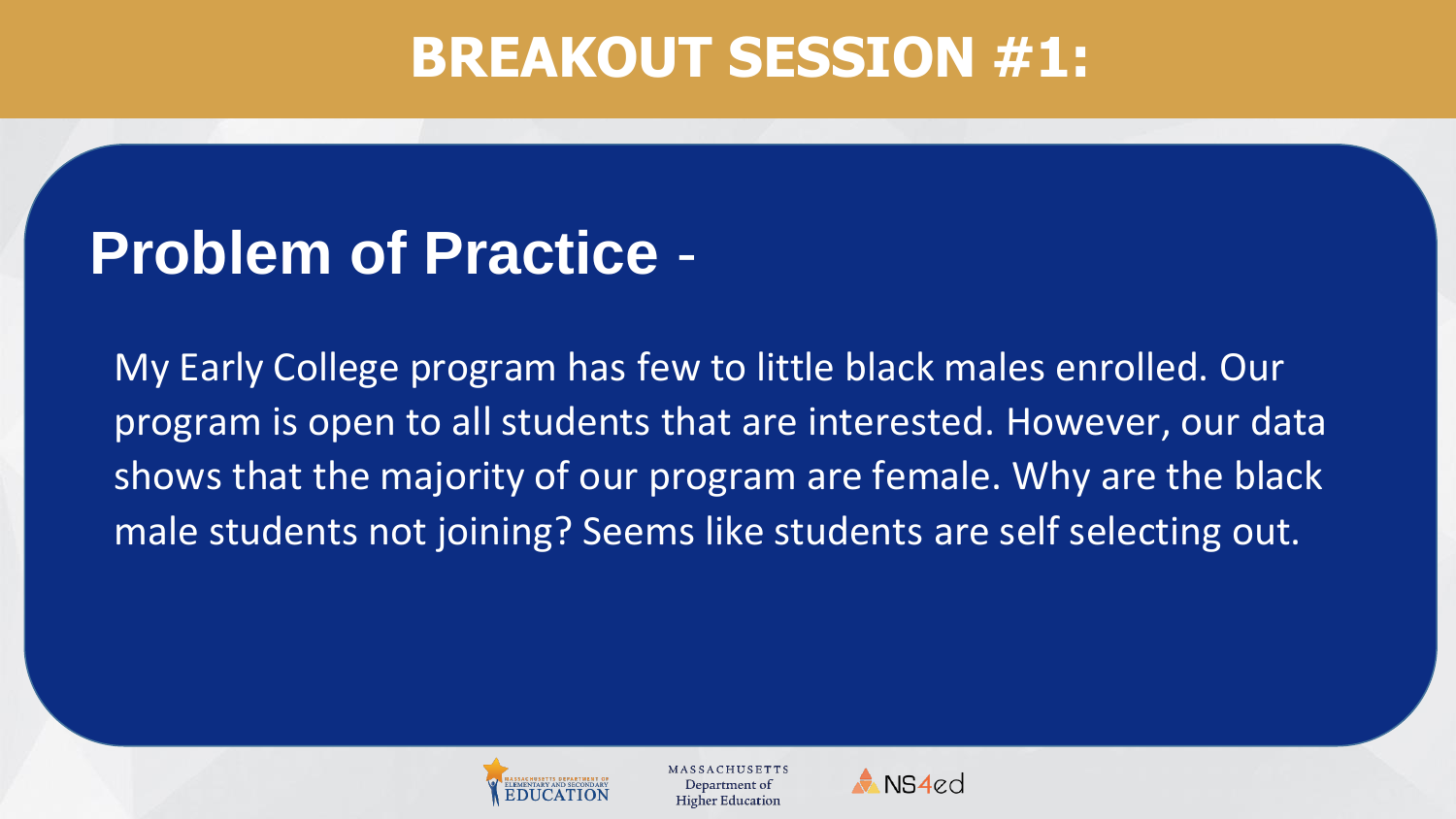### **COME BACK TOGETHER**

## ⮚ SHARE OUT TAKEAWAYS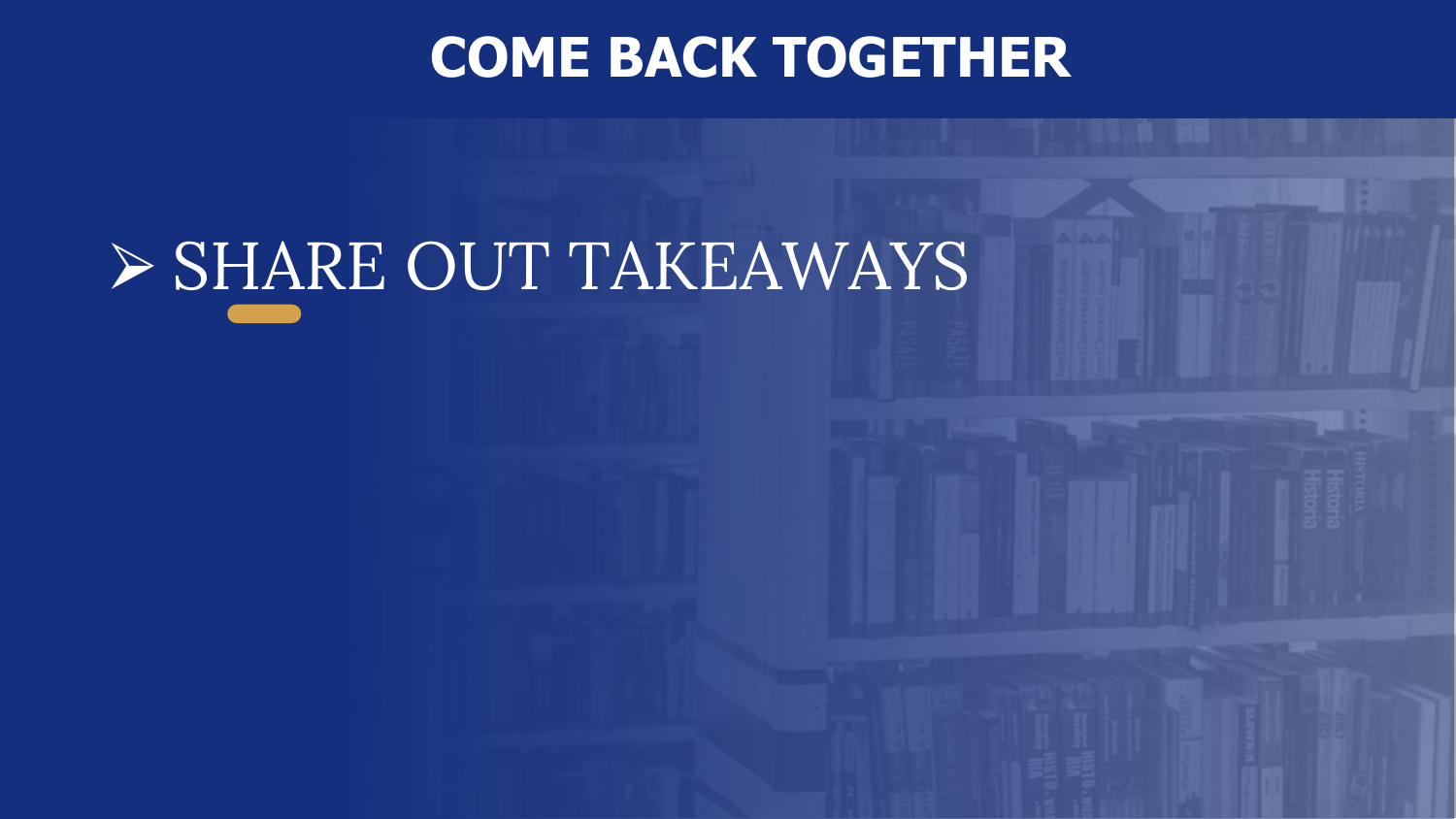#### REFLECTIONS: WHAT INTENTIONAL STRATEGIES MAY SUPPORT **BLACK MALES?**

**What intentional supports do you provide for Black students in your Early College program (i.e., demographic of students that are underrepresented in higher education) ?**



#### **Reflection**

Reflect on your program supports that work or aren't working. Have you surveyed students or parents around the efficacy around current support systems?



**STATISTICS** 

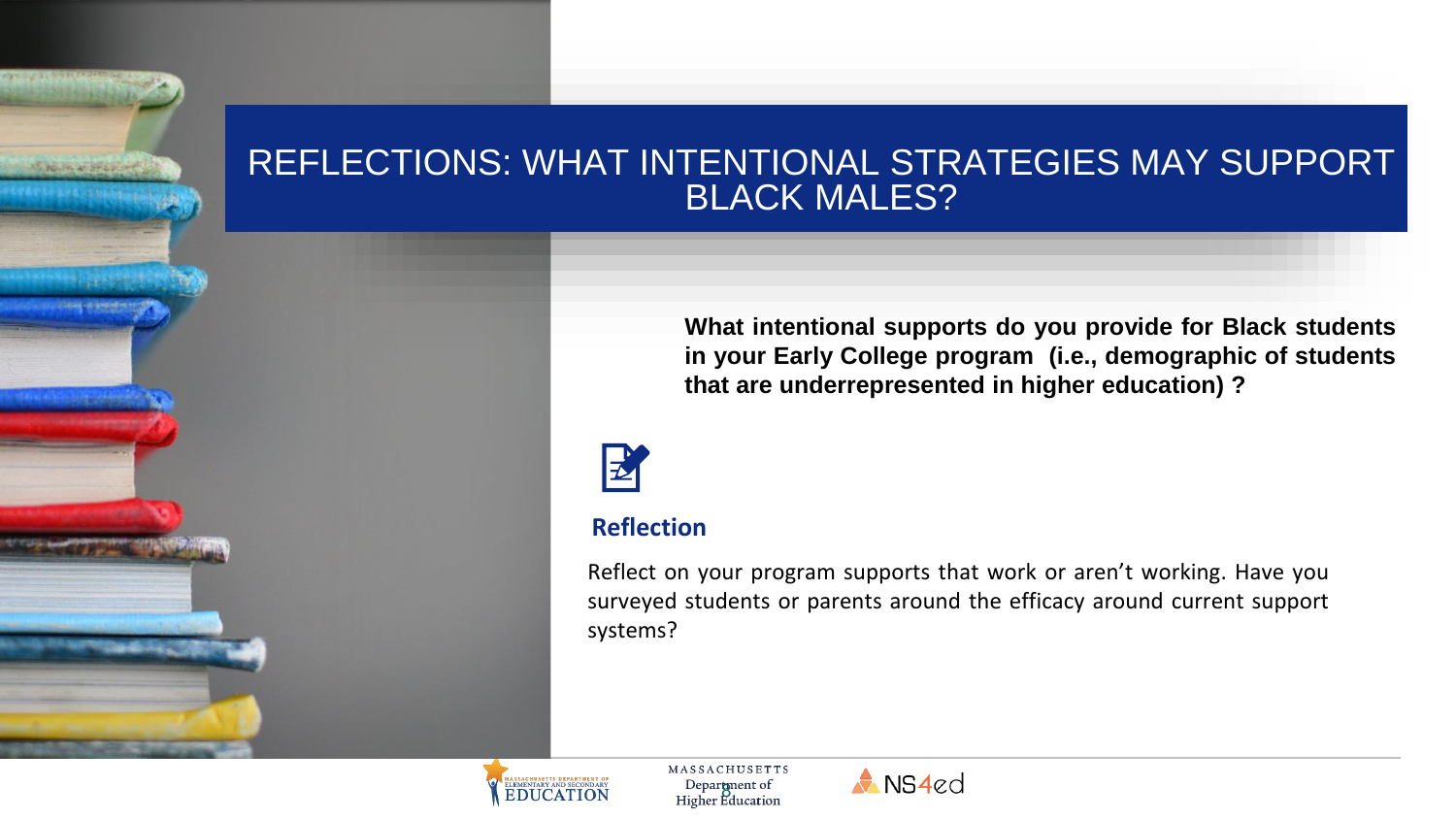### **BREAKOUT SESSION #2:**

## Problem of Practice -

Although our program aims to broaden which students get access to Early College, there are still persistent administrative practices and policies that seem to limit who has access to the program. Though these practices are often framed as being in the best interest of students, (i.e., we don't want them to fail) it is negatively impacting equitable access for Latinx students.



**Higher Education** 

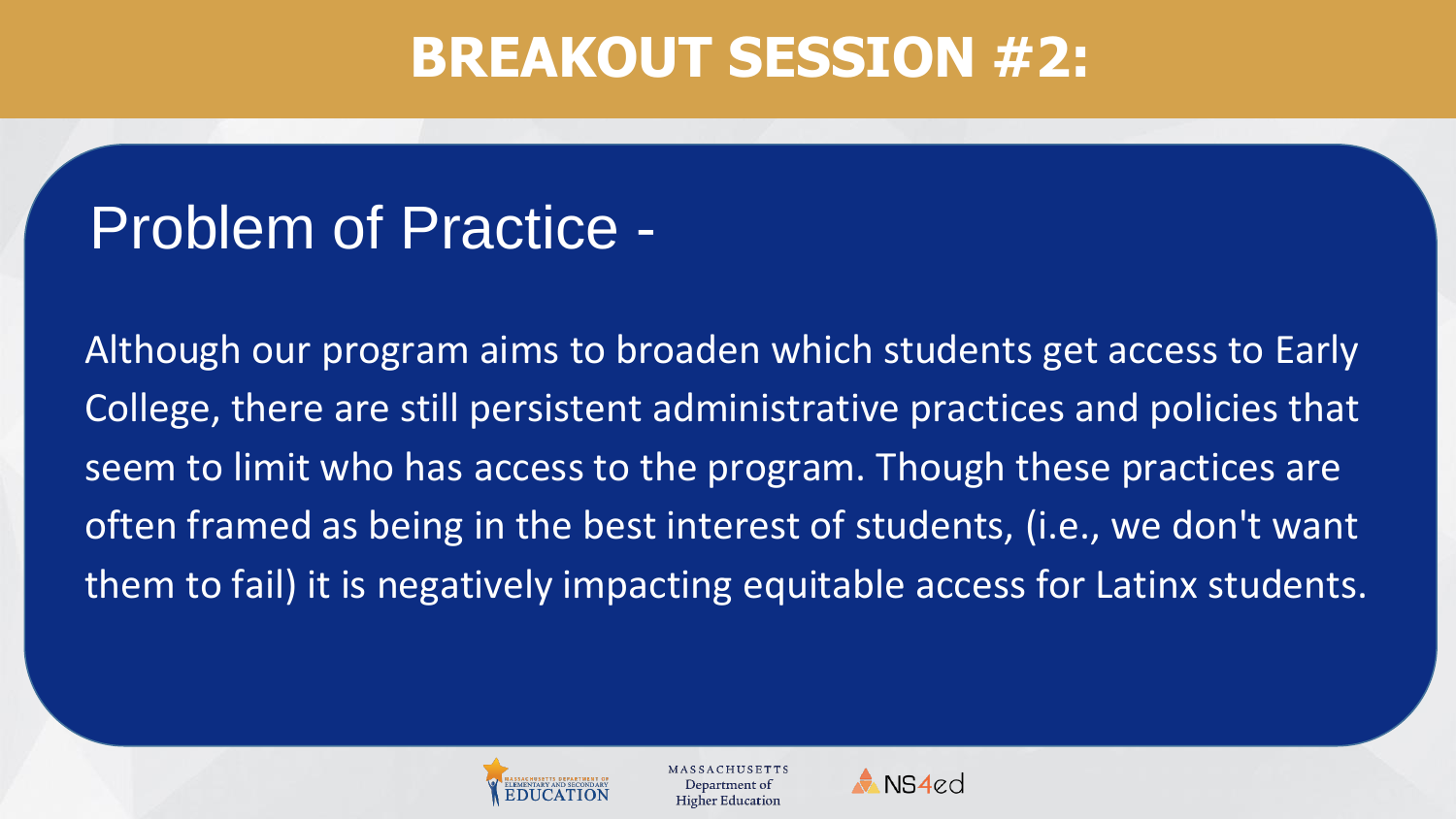### **COME BACK TOGETHER**

## ⮚ SHARE OUT ANY TAKEAWAYS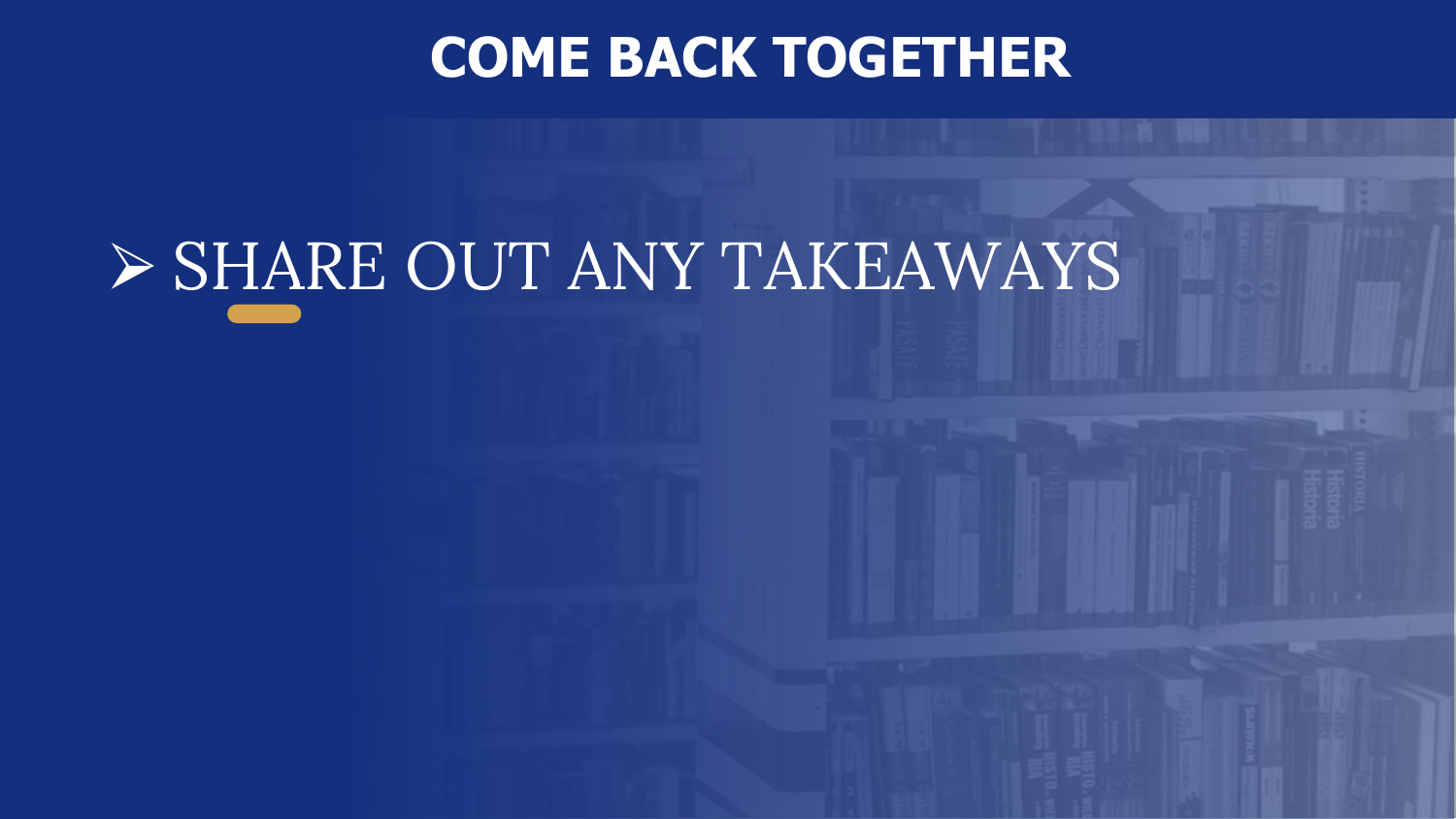#### REFLECTIONS: WHAT INTENTIONAL STRATEGIES MAY SUPPORT LATINX STUDENTS?

**What intentional supports do you provide for Latinx students in your Early College program (i.e., demographic of students that are underrepresented in higher education) ?**



#### **Reflection**

Reflect on your program supports that work or aren't working. Have you surveyed students or parents around the efficacy around current supports systems?



**SE POLITICAL AL AREA DE** 

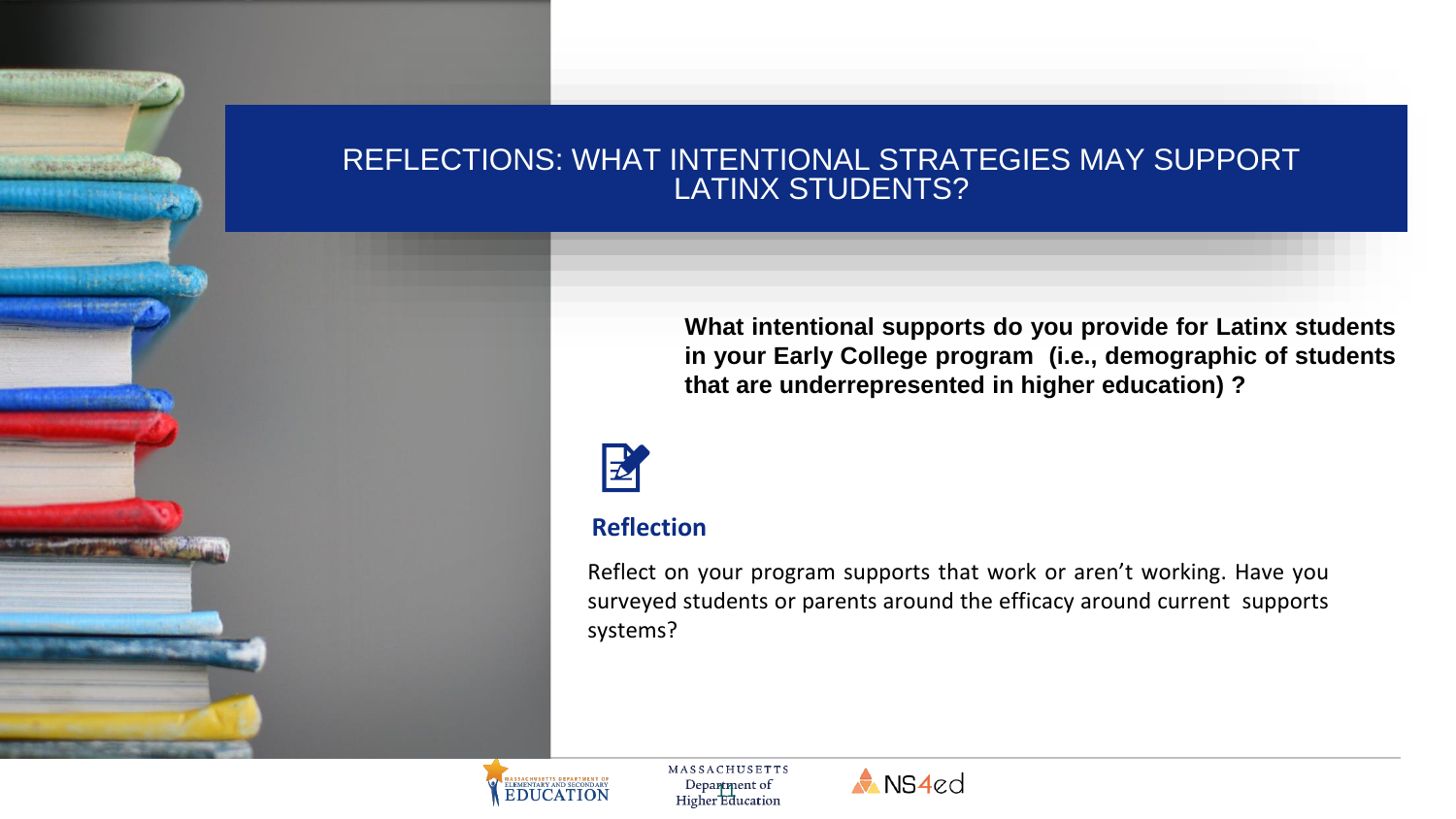### **WHOLE GROUP SESSION:**

## Problem of Practice -

We provide supports around FAFSA completion for our Early college students. We know of the strong correlation between FAFSA completion and college going. As a result, our FAFSA completion rates for ALL EC students have increased. We believe that the FAFSA support, along with the ample supports provided by our college partner should be enough to drive up college-going rates for our Early College students. However, despite similar supports around FAFSA, we are still seeing discrepancies that some students (particularly our black and brown students) are still not attending college (2- or 4 year institutions) at the same rate as their peers in other racial and ethnic groups.



Department of **Higher Education** 

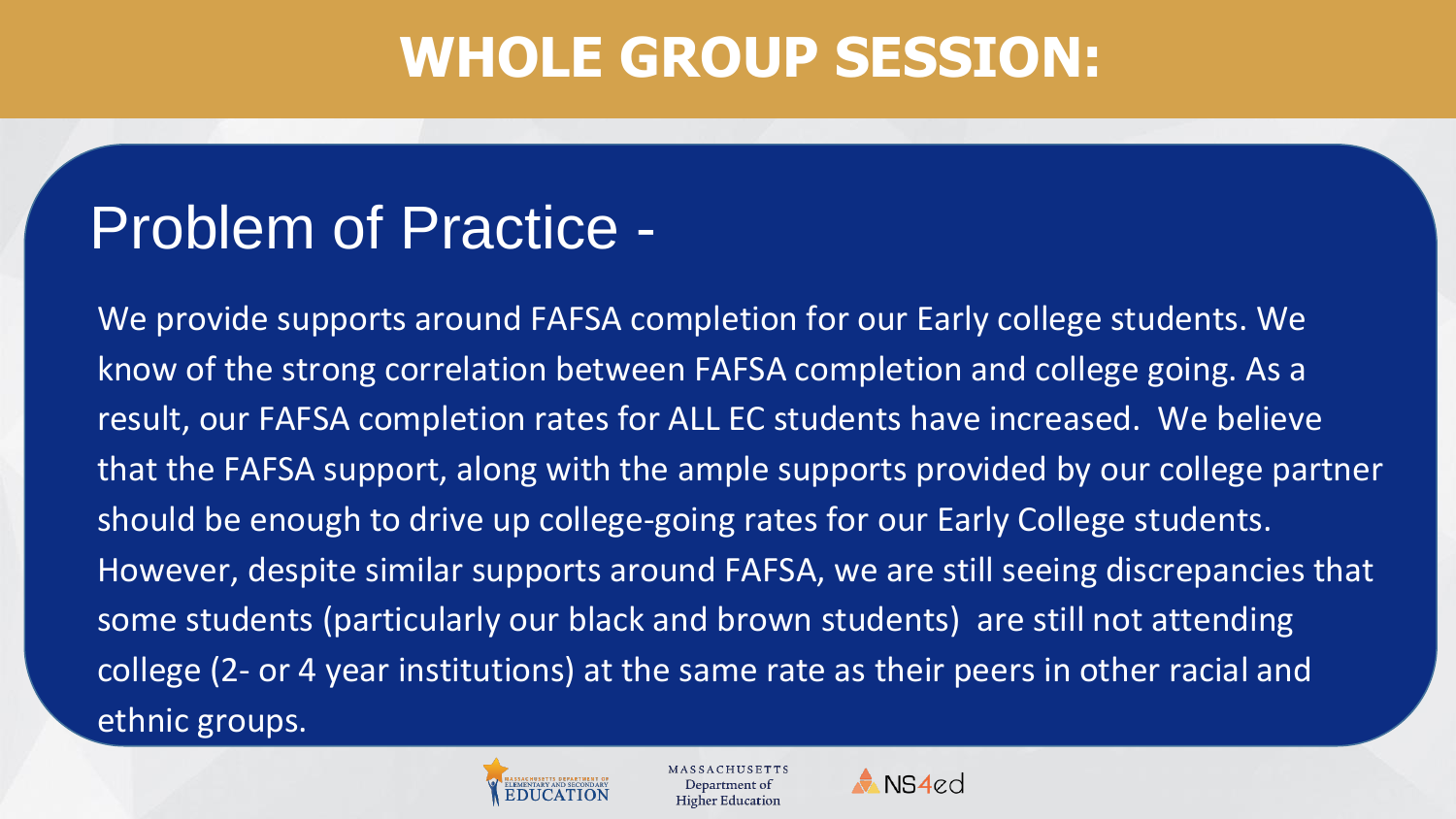

## **Early College**

## **Topic Self Assessment Tool**



**MASSACHUSETTS** Department of<br>Higher Education